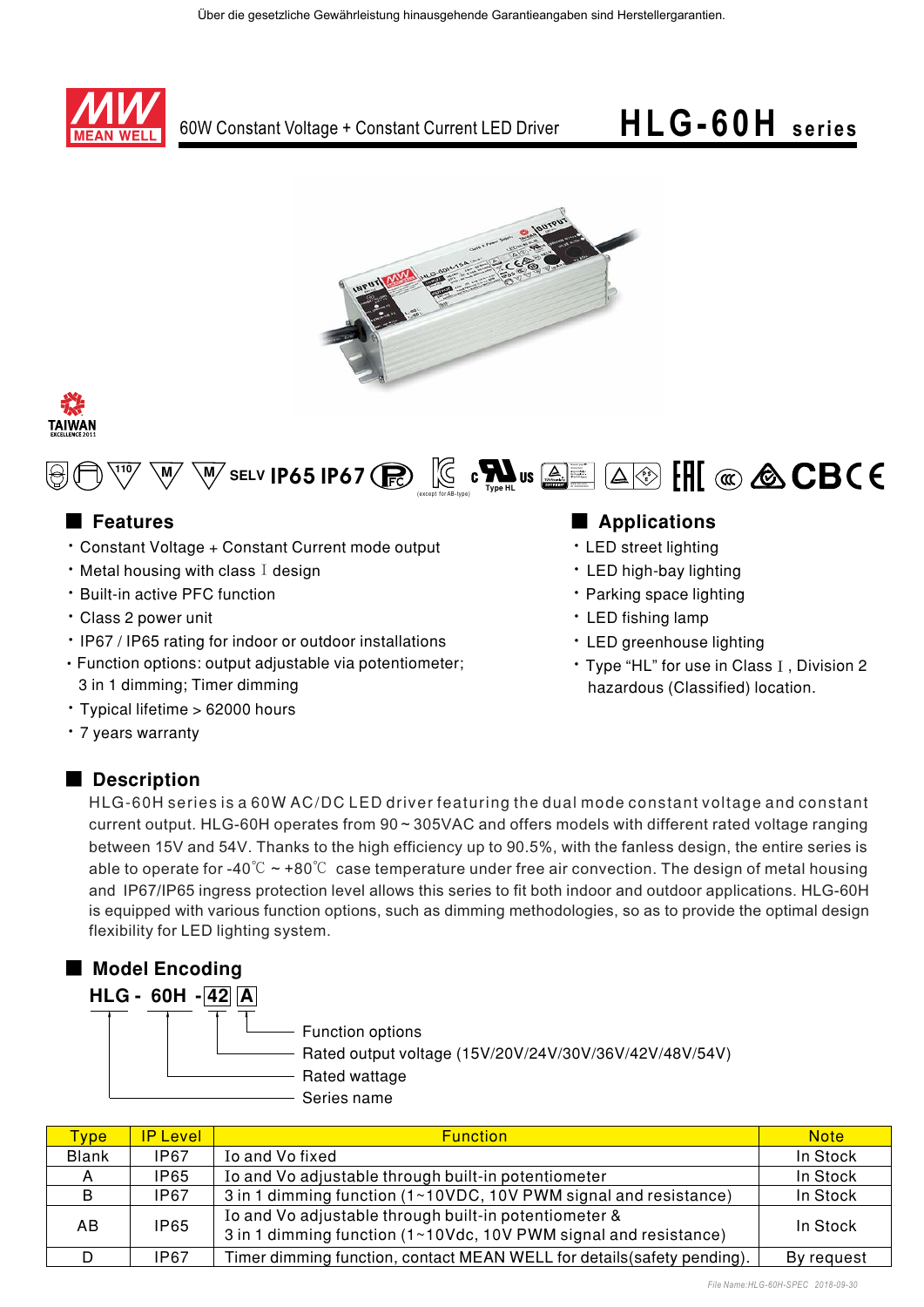

## **SPECIFICATION**

| <b>MODEL</b>                      |                                                                                                                                                                                                                                                                                                                                                                                                                                                                                                                                                                                                                |                                                                                                                                                                                                                                                                                                               | HLG-60H-15 HLG-60H-20 HLG-60H-24 HLG-60H-30                                        |                                            |             |                                | HLG-60H-36 HLG-60H-42 HLG-60H-48 |                                                | HLG-60H-54     |  |  |  |  |  |  |  |  |
|-----------------------------------|----------------------------------------------------------------------------------------------------------------------------------------------------------------------------------------------------------------------------------------------------------------------------------------------------------------------------------------------------------------------------------------------------------------------------------------------------------------------------------------------------------------------------------------------------------------------------------------------------------------|---------------------------------------------------------------------------------------------------------------------------------------------------------------------------------------------------------------------------------------------------------------------------------------------------------------|------------------------------------------------------------------------------------|--------------------------------------------|-------------|--------------------------------|----------------------------------|------------------------------------------------|----------------|--|--|--|--|--|--|--|--|
|                                   | <b>DC VOLTAGE</b>                                                                                                                                                                                                                                                                                                                                                                                                                                                                                                                                                                                              | 15V                                                                                                                                                                                                                                                                                                           | <b>20V</b>                                                                         | <b>24V</b>                                 | 30V         | 36V                            | 42V                              | 48V                                            | 54V            |  |  |  |  |  |  |  |  |
| <b>OUTPUT</b>                     | <b>CONSTANT CURRENT REGION Note.4 9 ~ 15V</b>                                                                                                                                                                                                                                                                                                                                                                                                                                                                                                                                                                  |                                                                                                                                                                                                                                                                                                               | $12 - 20V$                                                                         | $14.4 - 24V$                               | $18 - 30V$  | $21.6 - 36V$                   | $25.2 - 42V$                     | $28.8 - 48V$                                   | $32.4 - 54V$   |  |  |  |  |  |  |  |  |
|                                   | <b>RATED CURRENT</b>                                                                                                                                                                                                                                                                                                                                                                                                                                                                                                                                                                                           | 4A                                                                                                                                                                                                                                                                                                            | 3A                                                                                 | 2.5A                                       | 2A          | 1.7A                           | 1.45A                            | 1.3A                                           | 1.15A          |  |  |  |  |  |  |  |  |
|                                   | <b>RATED POWER</b>                                                                                                                                                                                                                                                                                                                                                                                                                                                                                                                                                                                             | 60W                                                                                                                                                                                                                                                                                                           | 60W                                                                                | 60W                                        | 60W         | 61.2W                          | 60.9W                            | 62.4W                                          | 62.1W          |  |  |  |  |  |  |  |  |
|                                   | RIPPLE & NOISE (max.) Note.2 150mVp-p                                                                                                                                                                                                                                                                                                                                                                                                                                                                                                                                                                          |                                                                                                                                                                                                                                                                                                               | 150mVp-p                                                                           | $150mVp-p$                                 | 200mVp-p    | 200mVp-p                       | 300mVp-p                         | $300mVp-p$                                     | 300mVp-p       |  |  |  |  |  |  |  |  |
|                                   |                                                                                                                                                                                                                                                                                                                                                                                                                                                                                                                                                                                                                |                                                                                                                                                                                                                                                                                                               |                                                                                    |                                            |             |                                |                                  |                                                |                |  |  |  |  |  |  |  |  |
|                                   | VOLTAGE ADJ. RANGE                                                                                                                                                                                                                                                                                                                                                                                                                                                                                                                                                                                             | Adjustable for A/AB-Type only (via built-in potentiometer)<br>$13.5 - 17V$<br>$17 - 22V$<br>$22 - 27V$<br>$33 - 40V$<br>$40 - 46V$<br>$27 - 33V$<br>$44 - 53V$<br>$49 - 58V$                                                                                                                                  |                                                                                    |                                            |             |                                |                                  |                                                |                |  |  |  |  |  |  |  |  |
|                                   |                                                                                                                                                                                                                                                                                                                                                                                                                                                                                                                                                                                                                | Adjustable for A/AB-Type only (via built-in potentiometer)                                                                                                                                                                                                                                                    |                                                                                    |                                            |             |                                |                                  |                                                |                |  |  |  |  |  |  |  |  |
|                                   | <b>CURRENT ADJ. RANGE</b>                                                                                                                                                                                                                                                                                                                                                                                                                                                                                                                                                                                      | $2.4 - 4A$                                                                                                                                                                                                                                                                                                    | $1.8 - 3A$                                                                         | $1.5 - 2.5A$                               | $1.2 - 2A$  | $1 - 1.7A$                     | $0.87 - 1.45A$                   | $0.78 - 1.3A$                                  | $0.69 - 1.15A$ |  |  |  |  |  |  |  |  |
|                                   | <b>VOLTAGE TOLERANCE Note.3</b>                                                                                                                                                                                                                                                                                                                                                                                                                                                                                                                                                                                | ±2.0%                                                                                                                                                                                                                                                                                                         | ±1.0%                                                                              | ±1.0%                                      | ±1.0%       | ±1.0%                          | ±1.0%                            | ±1.0%                                          | ±1.0%          |  |  |  |  |  |  |  |  |
|                                   | <b>LINE REGULATION</b>                                                                                                                                                                                                                                                                                                                                                                                                                                                                                                                                                                                         | ±0.5%                                                                                                                                                                                                                                                                                                         | ±0.5%                                                                              | ±0.5%                                      | ±0.5%       | ±0.5%                          | $\pm 0.5\%$                      | $\pm 0.5\%$                                    | ±0.5%          |  |  |  |  |  |  |  |  |
|                                   | <b>LOAD REGULATION</b>                                                                                                                                                                                                                                                                                                                                                                                                                                                                                                                                                                                         | ±1.5%                                                                                                                                                                                                                                                                                                         | ±1.0%                                                                              | $\pm 0.5\%$                                | ±0.5%       | $\pm$ 0.5%                     | ±0.5%                            | $\pm$ 0.5%                                     | ±0.5%          |  |  |  |  |  |  |  |  |
|                                   | <b>SETUP, RISE TIME</b>                                                                                                                                                                                                                                                                                                                                                                                                                                                                                                                                                                                        | Note.6 500ms, 80ms/115VAC 500ms, 80ms/230VAC                                                                                                                                                                                                                                                                  |                                                                                    |                                            |             |                                |                                  |                                                |                |  |  |  |  |  |  |  |  |
|                                   | <b>HOLD UP TIME (Typ.)</b>                                                                                                                                                                                                                                                                                                                                                                                                                                                                                                                                                                                     | 16ms / 115VAC, 230VAC                                                                                                                                                                                                                                                                                         |                                                                                    |                                            |             |                                |                                  |                                                |                |  |  |  |  |  |  |  |  |
|                                   |                                                                                                                                                                                                                                                                                                                                                                                                                                                                                                                                                                                                                | $90 - 305$ VAC<br>$127 - 431VDC$                                                                                                                                                                                                                                                                              |                                                                                    |                                            |             |                                |                                  |                                                |                |  |  |  |  |  |  |  |  |
|                                   | VOLTAGE RANGE<br>Note.5                                                                                                                                                                                                                                                                                                                                                                                                                                                                                                                                                                                        | (Please refer to "STATIC CHARACTERISTIC" section)                                                                                                                                                                                                                                                             |                                                                                    |                                            |             |                                |                                  |                                                |                |  |  |  |  |  |  |  |  |
|                                   | <b>FREQUENCY RANGE</b>                                                                                                                                                                                                                                                                                                                                                                                                                                                                                                                                                                                         | $47 \sim 63$ Hz                                                                                                                                                                                                                                                                                               |                                                                                    |                                            |             |                                |                                  |                                                |                |  |  |  |  |  |  |  |  |
|                                   |                                                                                                                                                                                                                                                                                                                                                                                                                                                                                                                                                                                                                | PF ≥ 0.98/115VAC, PF ≥ 0.95/230VAC, PF ≥ 0.92/277VAC @ full load                                                                                                                                                                                                                                              |                                                                                    |                                            |             |                                |                                  |                                                |                |  |  |  |  |  |  |  |  |
|                                   | <b>POWER FACTOR (Typ.)</b>                                                                                                                                                                                                                                                                                                                                                                                                                                                                                                                                                                                     |                                                                                                                                                                                                                                                                                                               | (Please refer to "POWER FACTOR (PF) CHARACTERISTIC" section)                       |                                            |             |                                |                                  |                                                |                |  |  |  |  |  |  |  |  |
|                                   |                                                                                                                                                                                                                                                                                                                                                                                                                                                                                                                                                                                                                |                                                                                                                                                                                                                                                                                                               | THD<20% (@ load≧60% / 115VAC,230VAC; @ load≧75% / 277VAC)                          |                                            |             |                                |                                  |                                                |                |  |  |  |  |  |  |  |  |
| <b>INPUT</b>                      | <b>TOTAL HARMONIC DISTORTION</b>                                                                                                                                                                                                                                                                                                                                                                                                                                                                                                                                                                               |                                                                                                                                                                                                                                                                                                               | (Please refer to "TOTAL HARMONIC DISTORTION (THD)" section)                        |                                            |             |                                |                                  |                                                |                |  |  |  |  |  |  |  |  |
|                                   | <b>EFFICIENCY (Typ.)</b>                                                                                                                                                                                                                                                                                                                                                                                                                                                                                                                                                                                       | 87.5%                                                                                                                                                                                                                                                                                                         | 89%                                                                                | 89.5%                                      | 90%         | 90%                            | 90%                              | 90.5%                                          | 90.5%          |  |  |  |  |  |  |  |  |
|                                   | <b>AC CURRENT (Typ.)</b>                                                                                                                                                                                                                                                                                                                                                                                                                                                                                                                                                                                       | 0.64A / 115VAC                                                                                                                                                                                                                                                                                                | 0.32A / 230VAC                                                                     |                                            | 0.3A/277VAC |                                |                                  |                                                |                |  |  |  |  |  |  |  |  |
|                                   | <b>INRUSH CURRENT(Typ.)</b>                                                                                                                                                                                                                                                                                                                                                                                                                                                                                                                                                                                    |                                                                                                                                                                                                                                                                                                               | COLD START 55A(twidth=265µs measured at 50% Ipeak) at 230VAC; Per NEMA 410         |                                            |             |                                |                                  |                                                |                |  |  |  |  |  |  |  |  |
|                                   | MAX. No. of PSUs on 16A                                                                                                                                                                                                                                                                                                                                                                                                                                                                                                                                                                                        |                                                                                                                                                                                                                                                                                                               |                                                                                    |                                            |             |                                |                                  |                                                |                |  |  |  |  |  |  |  |  |
|                                   | <b>CIRCUIT BREAKER</b>                                                                                                                                                                                                                                                                                                                                                                                                                                                                                                                                                                                         | 9 units (circuit breaker of type B) / 16 units (circuit breaker of type C) at 230VAC                                                                                                                                                                                                                          |                                                                                    |                                            |             |                                |                                  |                                                |                |  |  |  |  |  |  |  |  |
|                                   | <b>LEAKAGE CURRENT</b>                                                                                                                                                                                                                                                                                                                                                                                                                                                                                                                                                                                         | <0.75mA / 277VAC                                                                                                                                                                                                                                                                                              |                                                                                    |                                            |             |                                |                                  |                                                |                |  |  |  |  |  |  |  |  |
|                                   | <b>OVER CURRENT</b><br>Note.4                                                                                                                                                                                                                                                                                                                                                                                                                                                                                                                                                                                  | $95 - 108%$                                                                                                                                                                                                                                                                                                   |                                                                                    |                                            |             |                                |                                  |                                                |                |  |  |  |  |  |  |  |  |
| <b>PROTECTION</b>                 |                                                                                                                                                                                                                                                                                                                                                                                                                                                                                                                                                                                                                |                                                                                                                                                                                                                                                                                                               | Constant current limiting, recovers automatically after fault condition is removed |                                            |             |                                |                                  |                                                |                |  |  |  |  |  |  |  |  |
|                                   | <b>SHORT CIRCUIT</b>                                                                                                                                                                                                                                                                                                                                                                                                                                                                                                                                                                                           |                                                                                                                                                                                                                                                                                                               | Hiccup mode, recovers automatically after fault condition is removed               |                                            |             |                                |                                  |                                                |                |  |  |  |  |  |  |  |  |
|                                   |                                                                                                                                                                                                                                                                                                                                                                                                                                                                                                                                                                                                                | $18 - 24V$                                                                                                                                                                                                                                                                                                    | $23 - 30V$                                                                         | $28 - 35V$                                 | $35 - 43V$  | $41 - 49V$                     | $48 - 58V$                       | $54 - 65V$                                     | $59 - 68V$     |  |  |  |  |  |  |  |  |
|                                   | <b>OVER VOLTAGE</b>                                                                                                                                                                                                                                                                                                                                                                                                                                                                                                                                                                                            | Shut down o/p voltage, re-power on to recover                                                                                                                                                                                                                                                                 |                                                                                    |                                            |             |                                |                                  |                                                |                |  |  |  |  |  |  |  |  |
|                                   | <b>OVER TEMPERATURE</b>                                                                                                                                                                                                                                                                                                                                                                                                                                                                                                                                                                                        | Shut down o/p voltage, re-power on to recover                                                                                                                                                                                                                                                                 |                                                                                    |                                            |             |                                |                                  |                                                |                |  |  |  |  |  |  |  |  |
|                                   | WORKING TEMP.                                                                                                                                                                                                                                                                                                                                                                                                                                                                                                                                                                                                  | Tcase=-40~+80°C (Please refer to "OUTPUT LOAD vs TEMPERATURE" section)                                                                                                                                                                                                                                        |                                                                                    |                                            |             |                                |                                  |                                                |                |  |  |  |  |  |  |  |  |
| <b>ENVIRONMENT</b>                | <b>MAX. CASE TEMP.</b>                                                                                                                                                                                                                                                                                                                                                                                                                                                                                                                                                                                         | Tcase= $+80^{\circ}$ C                                                                                                                                                                                                                                                                                        |                                                                                    |                                            |             |                                |                                  |                                                |                |  |  |  |  |  |  |  |  |
|                                   | <b>WORKING HUMIDITY</b>                                                                                                                                                                                                                                                                                                                                                                                                                                                                                                                                                                                        | $20 \sim 95\%$ RH non-condensing                                                                                                                                                                                                                                                                              |                                                                                    |                                            |             |                                |                                  |                                                |                |  |  |  |  |  |  |  |  |
|                                   | <b>STORAGE TEMP., HUMIDITY</b>                                                                                                                                                                                                                                                                                                                                                                                                                                                                                                                                                                                 | $-40 \sim +80^{\circ}$ C, 10 ~ 95% RH                                                                                                                                                                                                                                                                         |                                                                                    |                                            |             |                                |                                  |                                                |                |  |  |  |  |  |  |  |  |
|                                   | <b>TEMP. COEFFICIENT</b>                                                                                                                                                                                                                                                                                                                                                                                                                                                                                                                                                                                       | $\pm$ 0.03%/°C (0 ~ 60°C)                                                                                                                                                                                                                                                                                     |                                                                                    |                                            |             |                                |                                  |                                                |                |  |  |  |  |  |  |  |  |
|                                   | VIBRATION                                                                                                                                                                                                                                                                                                                                                                                                                                                                                                                                                                                                      | 10 $\sim$ 500Hz, 5G 12min./1cycle, period for 72min. each along X, Y, Z axes                                                                                                                                                                                                                                  |                                                                                    |                                            |             |                                |                                  |                                                |                |  |  |  |  |  |  |  |  |
|                                   | SAFETY STANDARDS Note.8                                                                                                                                                                                                                                                                                                                                                                                                                                                                                                                                                                                        | UL8750(type"HL"), CSA C22.2 No. 250.0-08, EN/AS/NZS 61347-1, EN/AS/NZS 61347-2-13 independent,<br>GB19510.1, GB19510.14, EAC TP TC 004, KC61347-1, KC61347-2-13 (except for AB-type), IP65 or IP67 approved;<br>optional models for J61347-1, J61347-2-13;design refer to UL60950-1, TUV EN60950-1, EN60335-1 |                                                                                    |                                            |             |                                |                                  |                                                |                |  |  |  |  |  |  |  |  |
| <b>SAFETY &amp;</b><br><b>EMC</b> | <b>WITHSTAND VOLTAGE</b>                                                                                                                                                                                                                                                                                                                                                                                                                                                                                                                                                                                       | I/P-O/P:3.75KVAC I/P-FG:2KVAC O/P-FG:1.5KVAC                                                                                                                                                                                                                                                                  |                                                                                    |                                            |             |                                |                                  |                                                |                |  |  |  |  |  |  |  |  |
|                                   | <b>ISOLATION RESISTANCE</b>                                                                                                                                                                                                                                                                                                                                                                                                                                                                                                                                                                                    | I/P-O/P, I/P-FG, O/P-FG:100M Ohms / 500VDC / 25 °C/ 70% RH                                                                                                                                                                                                                                                    |                                                                                    |                                            |             |                                |                                  |                                                |                |  |  |  |  |  |  |  |  |
|                                   | <b>EMC EMISSION</b>                                                                                                                                                                                                                                                                                                                                                                                                                                                                                                                                                                                            | Note.8 Compliance to EN55015, EN61000-3-2 Class C (@ load≧60%); EN61000-3-3, GB17743 and GB17625.1, EAC TP TC 020                                                                                                                                                                                             |                                                                                    |                                            |             |                                |                                  |                                                |                |  |  |  |  |  |  |  |  |
|                                   | <b>EMC IMMUNITY</b>                                                                                                                                                                                                                                                                                                                                                                                                                                                                                                                                                                                            | Compliance to EN61000-4-2,3,4,5,6,8,11; EN61547, light industry level (surge immunity Line-Earth 4KV, Line-Line 2KV),<br>EAC TP TC 020                                                                                                                                                                        |                                                                                    |                                            |             |                                |                                  |                                                |                |  |  |  |  |  |  |  |  |
|                                   | <b>MTBF</b>                                                                                                                                                                                                                                                                                                                                                                                                                                                                                                                                                                                                    | 1132K hrs min.                                                                                                                                                                                                                                                                                                |                                                                                    | Telcordia SR-332 (Bellcore); 338K hrs min. |             | MIL-HDBK-217F $(25^{\circ}$ C) |                                  |                                                |                |  |  |  |  |  |  |  |  |
| <b>OTHERS</b>                     | <b>DIMENSION</b>                                                                                                                                                                                                                                                                                                                                                                                                                                                                                                                                                                                               | 171*61.5*36.8mm (L*W*H)                                                                                                                                                                                                                                                                                       |                                                                                    |                                            |             |                                |                                  |                                                |                |  |  |  |  |  |  |  |  |
|                                   | <b>PACKING</b>                                                                                                                                                                                                                                                                                                                                                                                                                                                                                                                                                                                                 | 0.73Kg; 20pcs/15.6Kg/0.9CUFT                                                                                                                                                                                                                                                                                  |                                                                                    |                                            |             |                                |                                  |                                                |                |  |  |  |  |  |  |  |  |
| <b>NOTE</b>                       | 1. All parameters NOT specially mentioned are measured at 230VAC input, rated current and 25 <sup>°</sup> C of ambient temperature.                                                                                                                                                                                                                                                                                                                                                                                                                                                                            |                                                                                                                                                                                                                                                                                                               |                                                                                    |                                            |             |                                |                                  |                                                |                |  |  |  |  |  |  |  |  |
|                                   | 2. Ripple & noise are measured at 20MHz of bandwidth by using a 12" twisted pair-wire terminated with a 0.1uf & 47uf parallel capacitor.<br>3. Tolerance: includes set up tolerance, line regulation and load regulation.<br>4. Please refer to "DRIVING METHODS OF LED MODULE".                                                                                                                                                                                                                                                                                                                               |                                                                                                                                                                                                                                                                                                               |                                                                                    |                                            |             |                                |                                  |                                                |                |  |  |  |  |  |  |  |  |
|                                   |                                                                                                                                                                                                                                                                                                                                                                                                                                                                                                                                                                                                                |                                                                                                                                                                                                                                                                                                               |                                                                                    |                                            |             |                                |                                  |                                                |                |  |  |  |  |  |  |  |  |
|                                   |                                                                                                                                                                                                                                                                                                                                                                                                                                                                                                                                                                                                                | 5. De-rating may be needed under low input voltages. Please refer to "STATIC CHARACTERISTIC" sections for details.                                                                                                                                                                                            |                                                                                    |                                            |             |                                |                                  |                                                |                |  |  |  |  |  |  |  |  |
|                                   | 6. Length of set up time is measured at first cold start. Turning ON/OFF the driver may lead to increase of the set up time.                                                                                                                                                                                                                                                                                                                                                                                                                                                                                   |                                                                                                                                                                                                                                                                                                               |                                                                                    |                                            |             |                                |                                  |                                                |                |  |  |  |  |  |  |  |  |
|                                   | 7. The driver is considered as a component that will be operated in combination with final equipment. Since EMC performance will be affected by the                                                                                                                                                                                                                                                                                                                                                                                                                                                            |                                                                                                                                                                                                                                                                                                               |                                                                                    |                                            |             |                                |                                  |                                                |                |  |  |  |  |  |  |  |  |
|                                   | complete installation, the final equipment manufacturers must re-qualify EMC Directive on the complete installation again.                                                                                                                                                                                                                                                                                                                                                                                                                                                                                     |                                                                                                                                                                                                                                                                                                               |                                                                                    |                                            |             |                                |                                  |                                                |                |  |  |  |  |  |  |  |  |
|                                   | 8. To fulfill requirements of the latest ErP regulation for lighting fixtures, this LED driver can only be used behind a switch without permanently<br>connected to the mains.<br>9. This series meets the typical life expectancy of >62,000 hours of operation when Tcase, particularly (tc) point (or TMP, per DLC), is about 70 °C or less.<br>10. Please refer to the warranty statement on MEAN WELL's website at http://www.meanwell.com.<br>11. The ambient temperature derating of 3.5°C/1000m with fanless models and of 5°C/1000m with fan models for operating altitude higher than 2000m(6500ft). |                                                                                                                                                                                                                                                                                                               |                                                                                    |                                            |             |                                |                                  |                                                |                |  |  |  |  |  |  |  |  |
|                                   |                                                                                                                                                                                                                                                                                                                                                                                                                                                                                                                                                                                                                |                                                                                                                                                                                                                                                                                                               |                                                                                    |                                            |             |                                |                                  |                                                |                |  |  |  |  |  |  |  |  |
|                                   |                                                                                                                                                                                                                                                                                                                                                                                                                                                                                                                                                                                                                |                                                                                                                                                                                                                                                                                                               |                                                                                    |                                            |             |                                |                                  |                                                |                |  |  |  |  |  |  |  |  |
|                                   |                                                                                                                                                                                                                                                                                                                                                                                                                                                                                                                                                                                                                |                                                                                                                                                                                                                                                                                                               |                                                                                    |                                            |             |                                |                                  |                                                |                |  |  |  |  |  |  |  |  |
|                                   |                                                                                                                                                                                                                                                                                                                                                                                                                                                                                                                                                                                                                | 12. For any application note and IP water proof function installation caution, please refer our user manual before using.                                                                                                                                                                                     |                                                                                    |                                            |             |                                |                                  |                                                |                |  |  |  |  |  |  |  |  |
|                                   |                                                                                                                                                                                                                                                                                                                                                                                                                                                                                                                                                                                                                |                                                                                                                                                                                                                                                                                                               |                                                                                    |                                            |             |                                |                                  | https://www.meanwell.com/Upload/PDF/LED EN.pdf |                |  |  |  |  |  |  |  |  |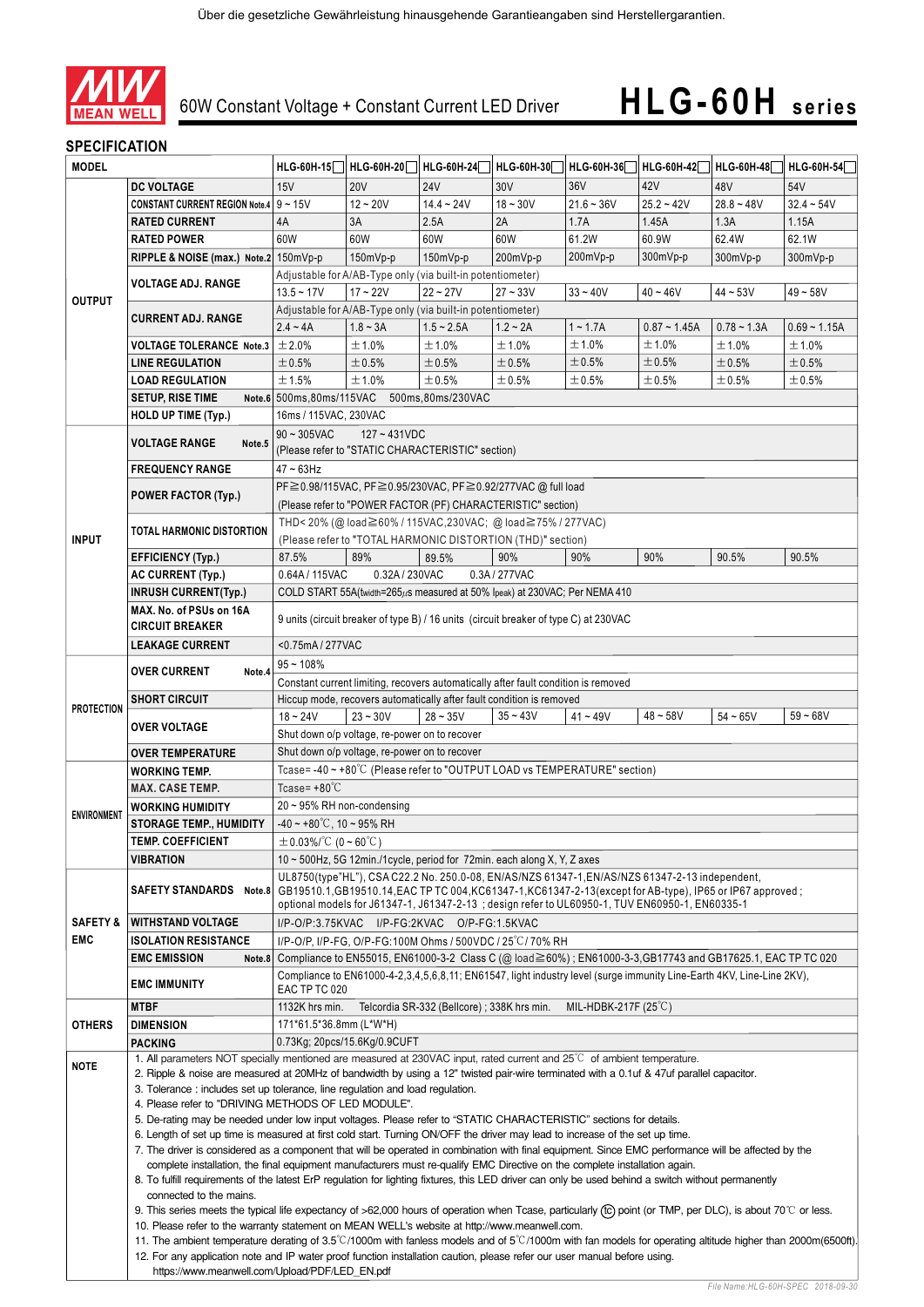





Typical output current normalized by rated current (%)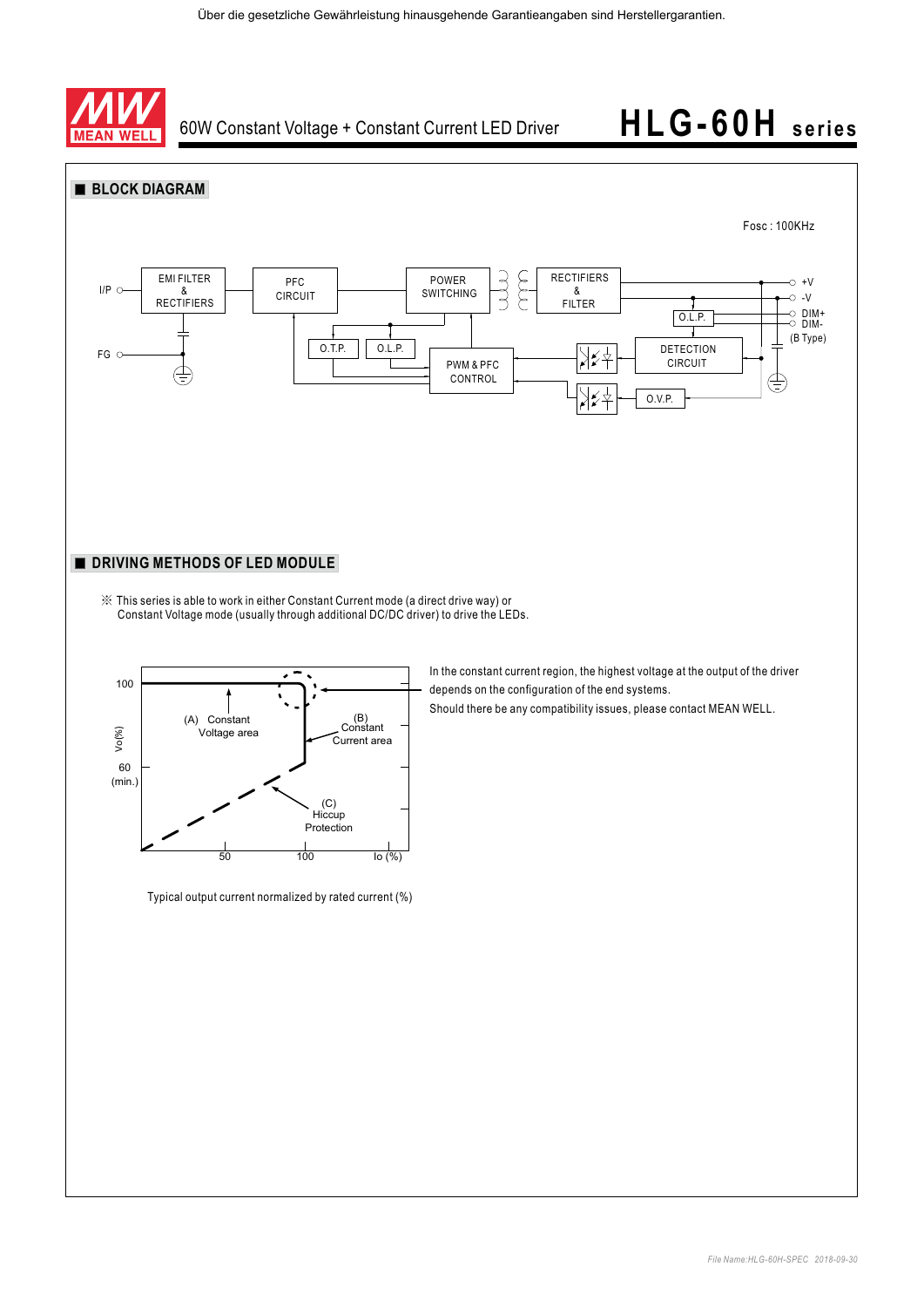



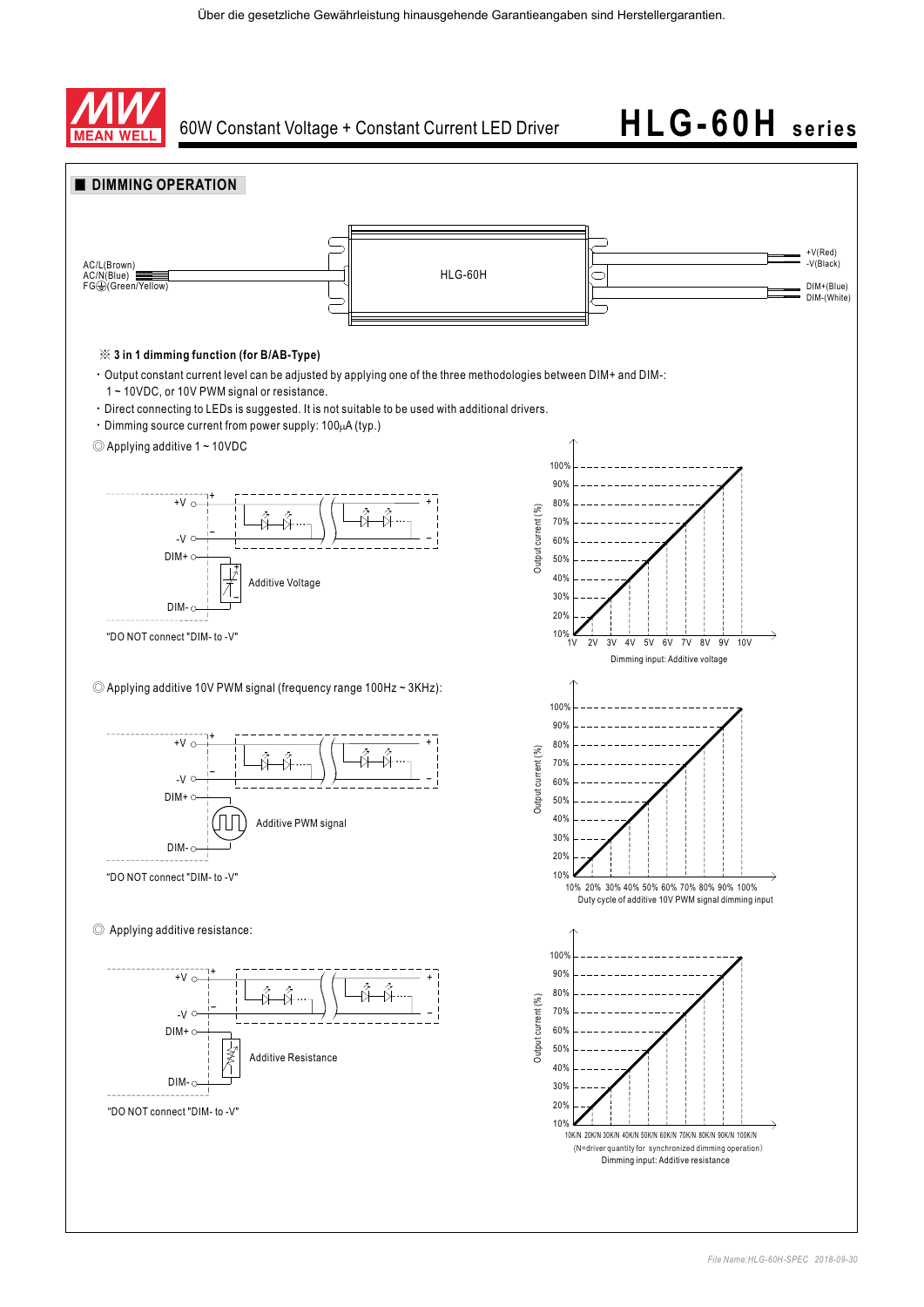

Note: In the case of turning the lighting fixture down to 0% brightness, please refer to the configuration as follow, or please contact MEAN WELL for other options.



Using a switch and relay can turn ON/OFF the lighting fixture.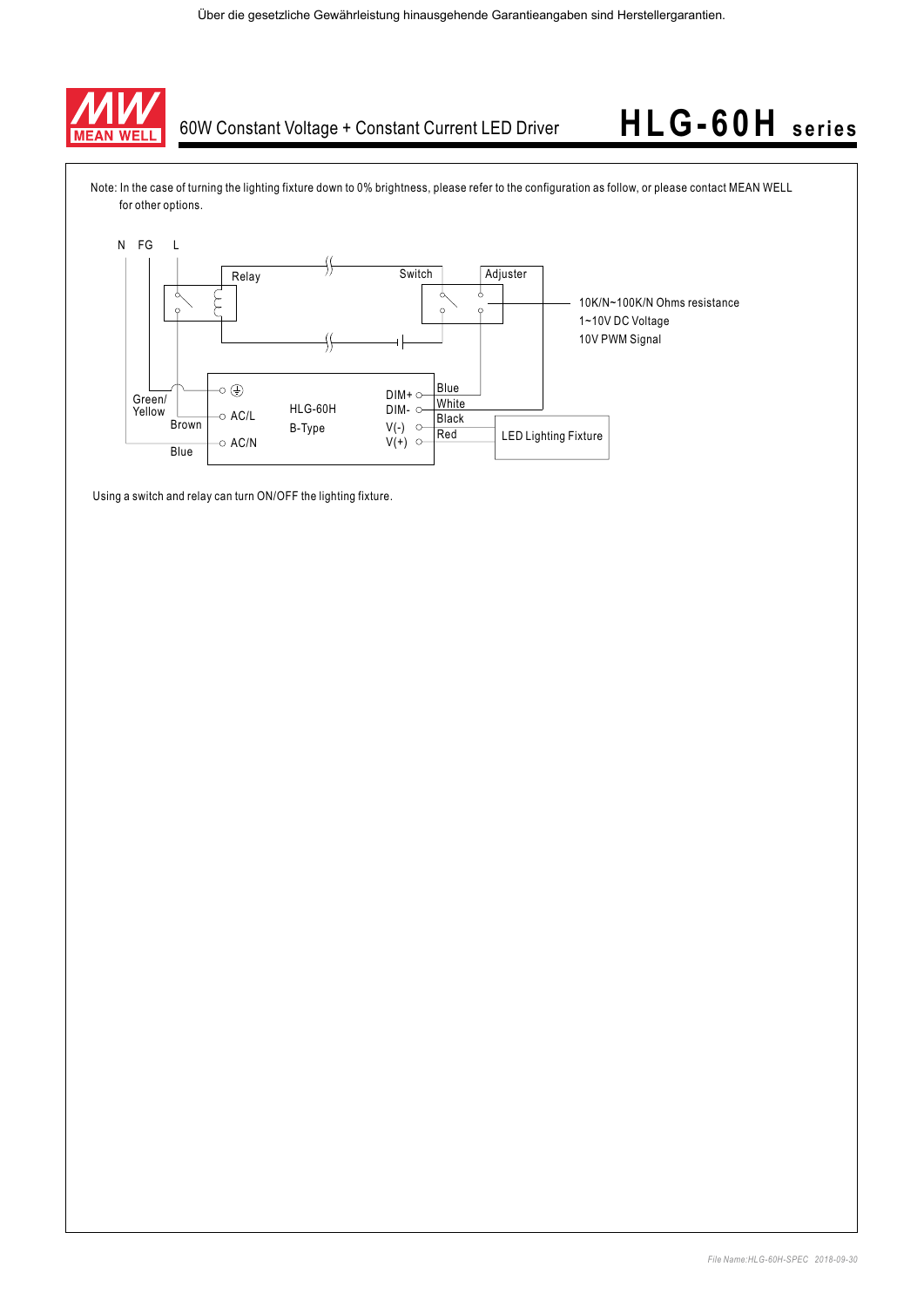

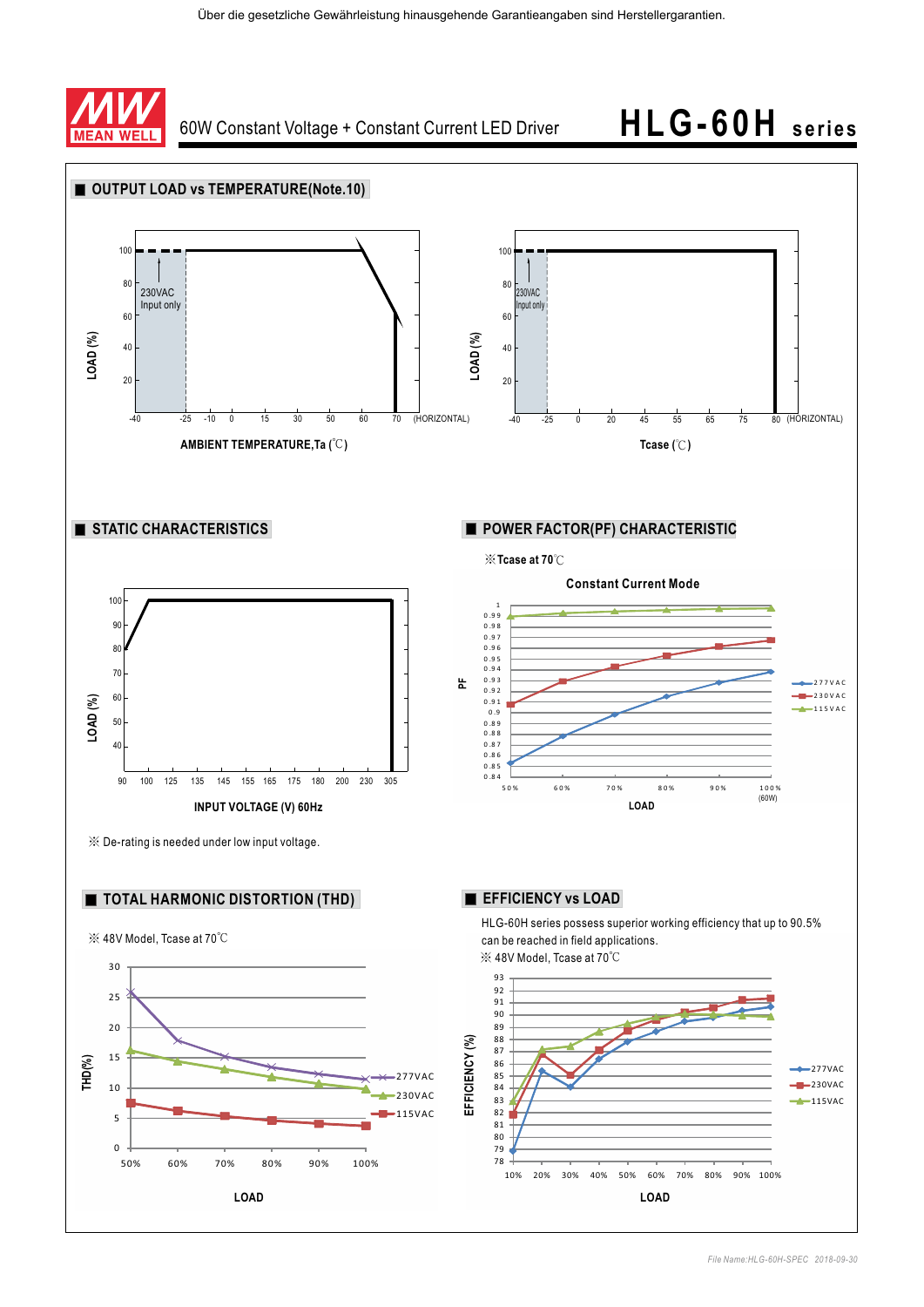





Tcase  $({\degree}C)$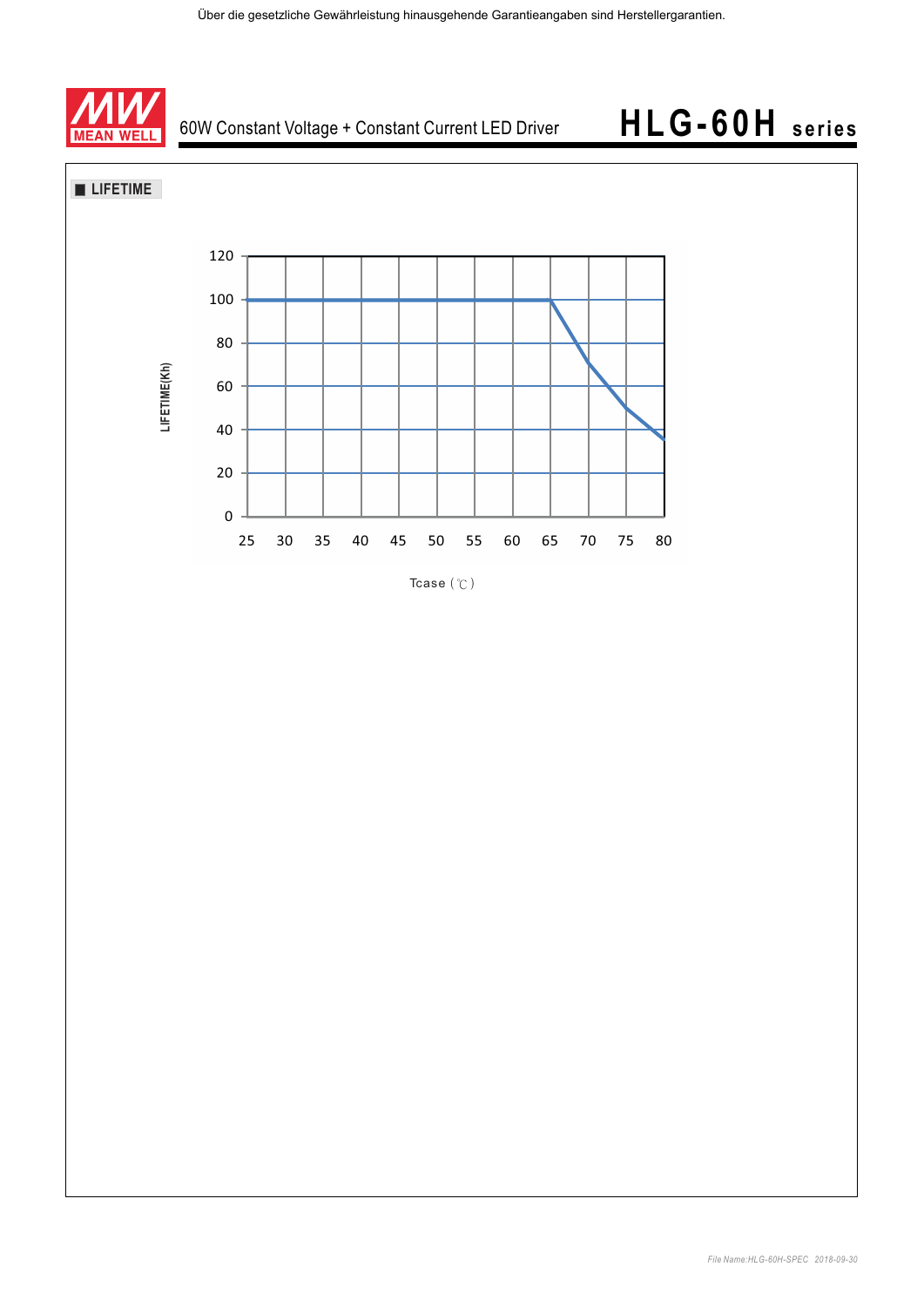

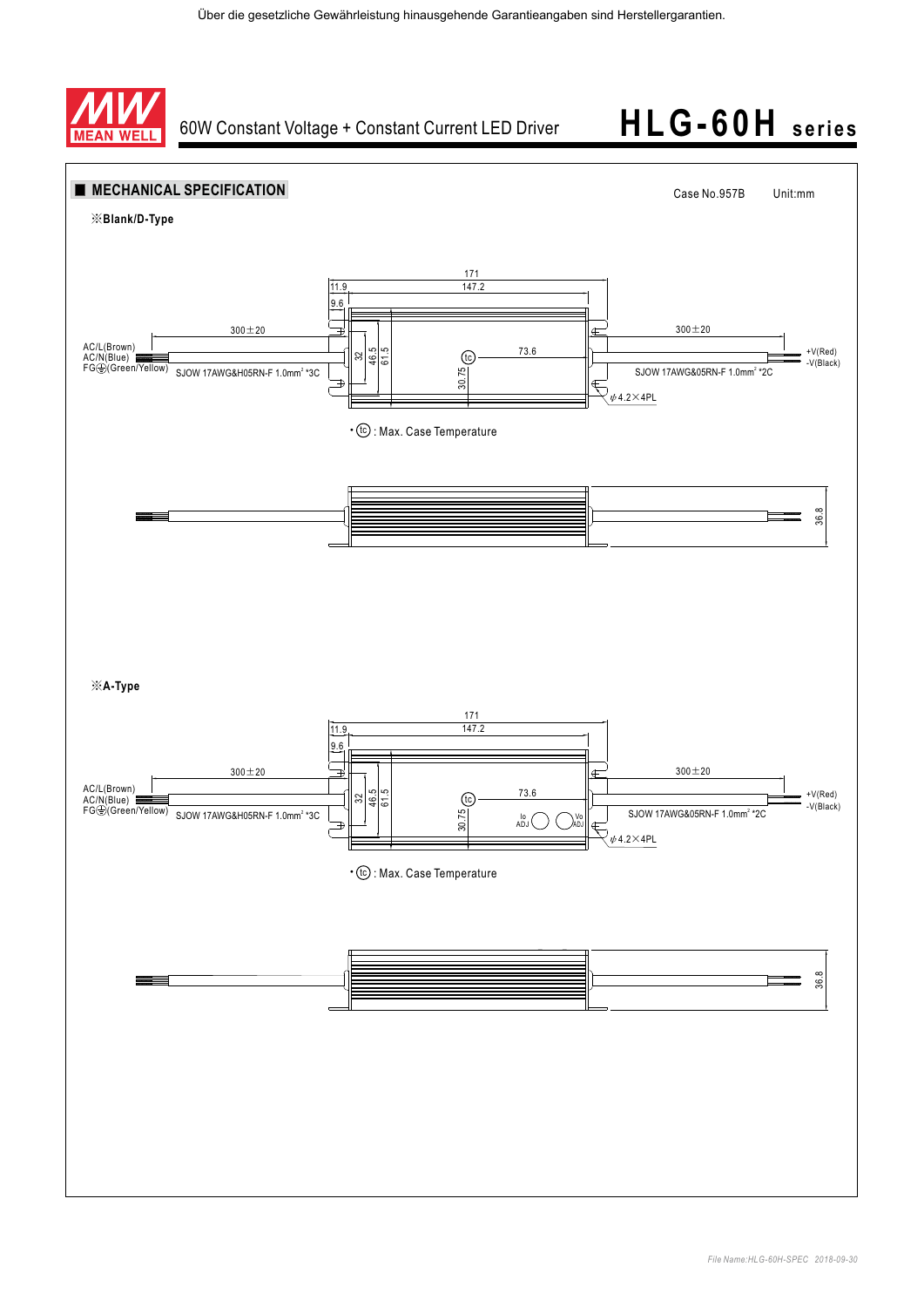